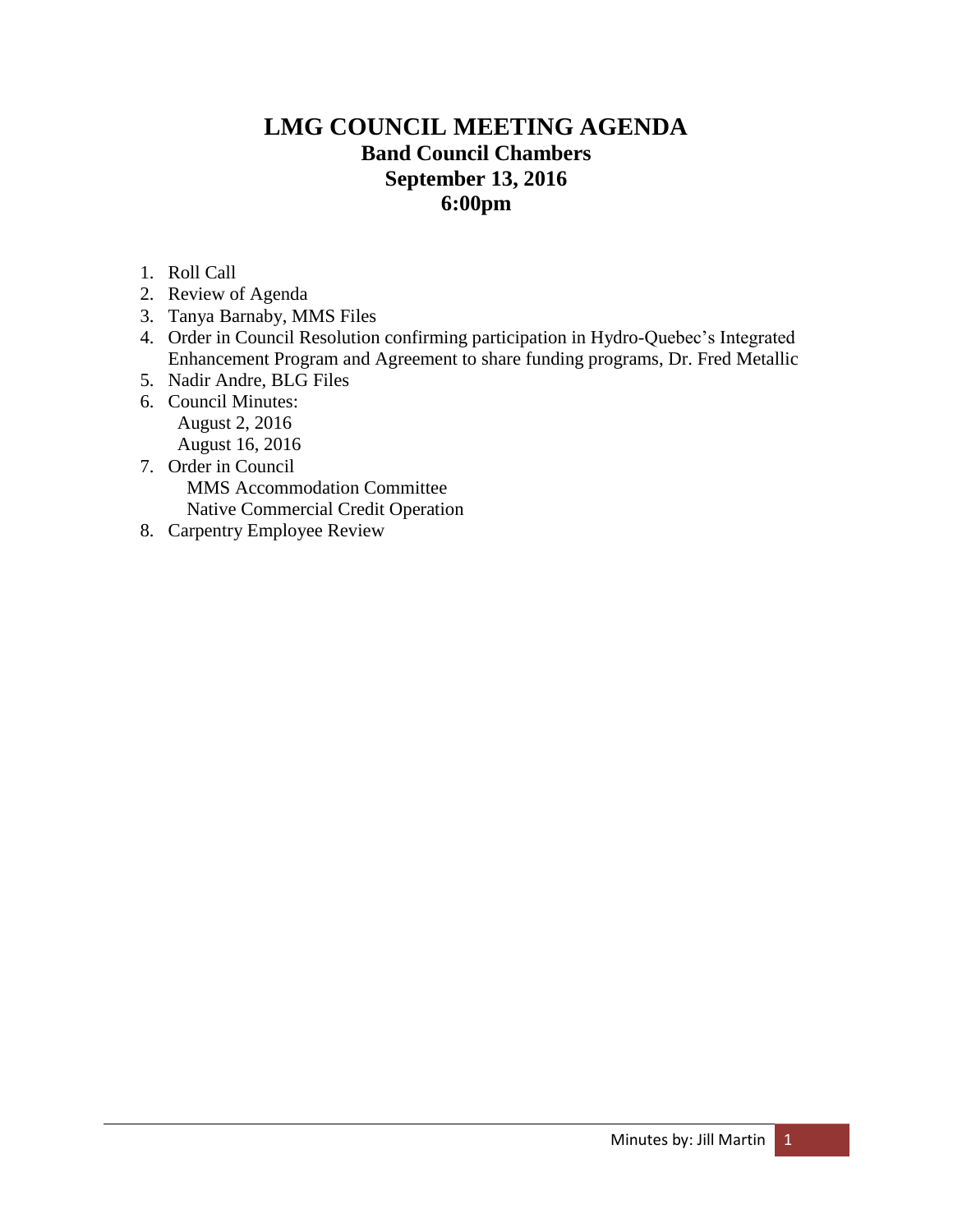# **1. Roll Call**

# **LMG COUNCIL ATTENDEES:**

Chief Darcy Gray Councillor Annette Barnaby Councillor Lorna Sook Councillor Sky Metallic Councillor John Murvin Vicaire Councillor Wendell Metallic Councillor Gordon Isaac Jr. Councillor Calvin Barnaby Councillor Dr. Cathy Martin Councillor Lloyd Alcon Councillor Sheila Swasson

## **Absent:**

Councillor Chris Wysote (No Sitter) Councillor Kevin Methot (Standing Rock)

## **2. Dale Metallic, License for Lobster Fishing**

Dale Metallic presented to council requesting a License to Fish Lobster. A motion was made to allow Mr. Metallic to fish one of LMG's Licenses, as long as things remained the same.

Moved: Councillor Calvin Barnaby Second: Councillor Annette Barnaby Abstain: Councillor Wendell Metallic Passed

## **3. MMS, Tanya Barnaby**

Tanya Barnaby gave council a brief on the Mi'gmawei Mawiomi Meeting that will be happening on September 14-15 in Carleton. She encouraged all Council members to attend.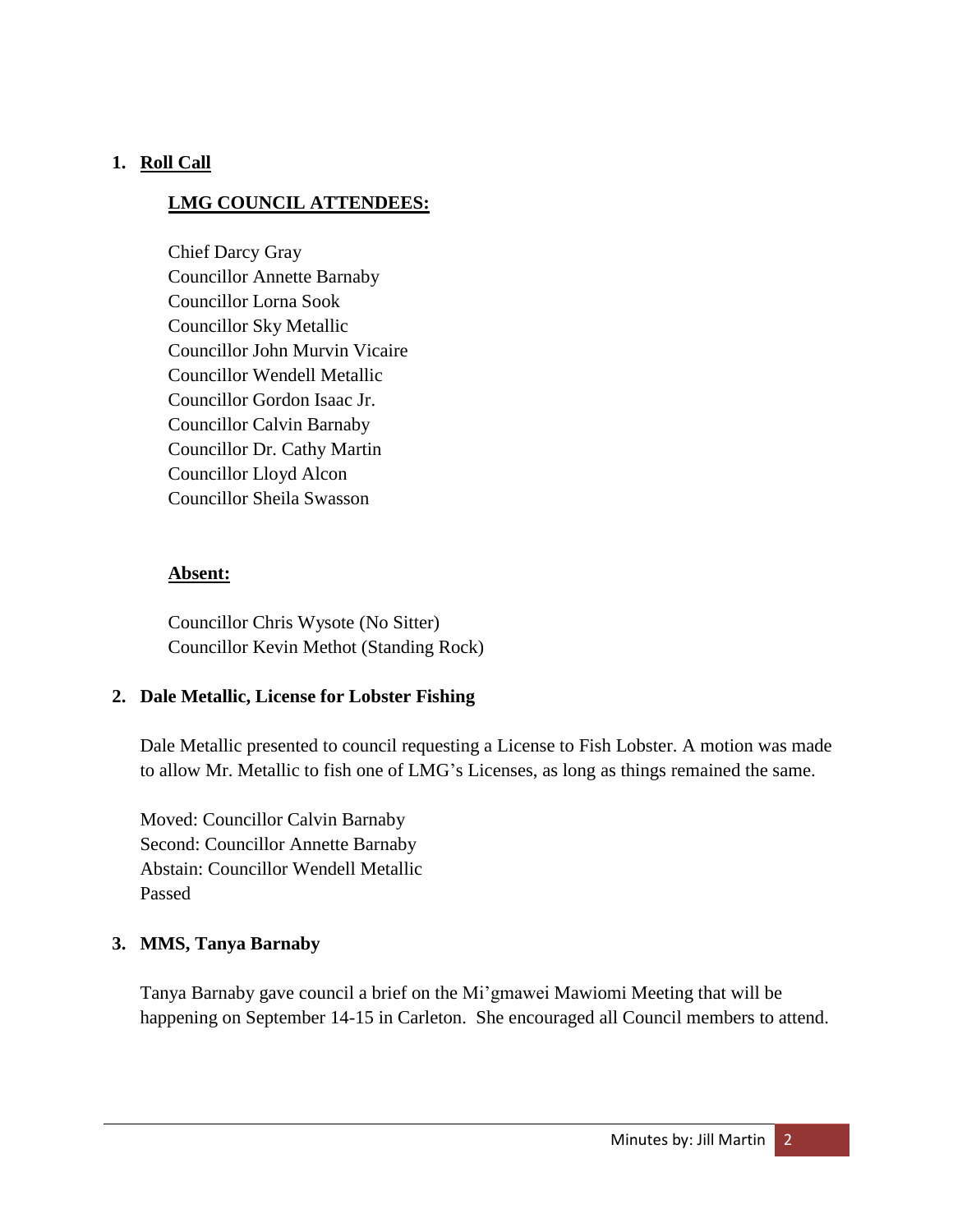# **4. Dr. Fred Metallic and Kirt Dedam, Fisheries Update**

The department of Natural Resources did an update on Fall Fisheries.

An Order in Council was presented for confirming participation in Hydro-Quebec's Integrated Enhancement Program and Agreement to share funding programs. The funds will be used to allow people to build a trail system (i.e. snow show trails). A motion was made to accept the OIC.

Moved: Councillor Dr. Cathy Martin Second: Councillor Annette Barnaby Passed

## **5. Borden Ladner Gervais (BLG) Update**

Nadir Andre presented files BLG is working on for the LMG. It was also discussed to work on a few Bi-Law's which include:

- Gaming
- Membership
- Election
- Residency
- Matrimonial
- Housing
- Land Management

## **6. Council Minutes**

Tabled until next meeting.

## **7. Order in Council MMS Accommodation Committee**

A motion was made to accept the names identified by MMS. The committee includes Councillor Chris Wysote, Martin Cummings and John Isaac.

Moved: Councillor Dr. Cathy Martin Second: Councillor Calvin Barnaby Abstain: Councillor Lloyd Alcon Passed